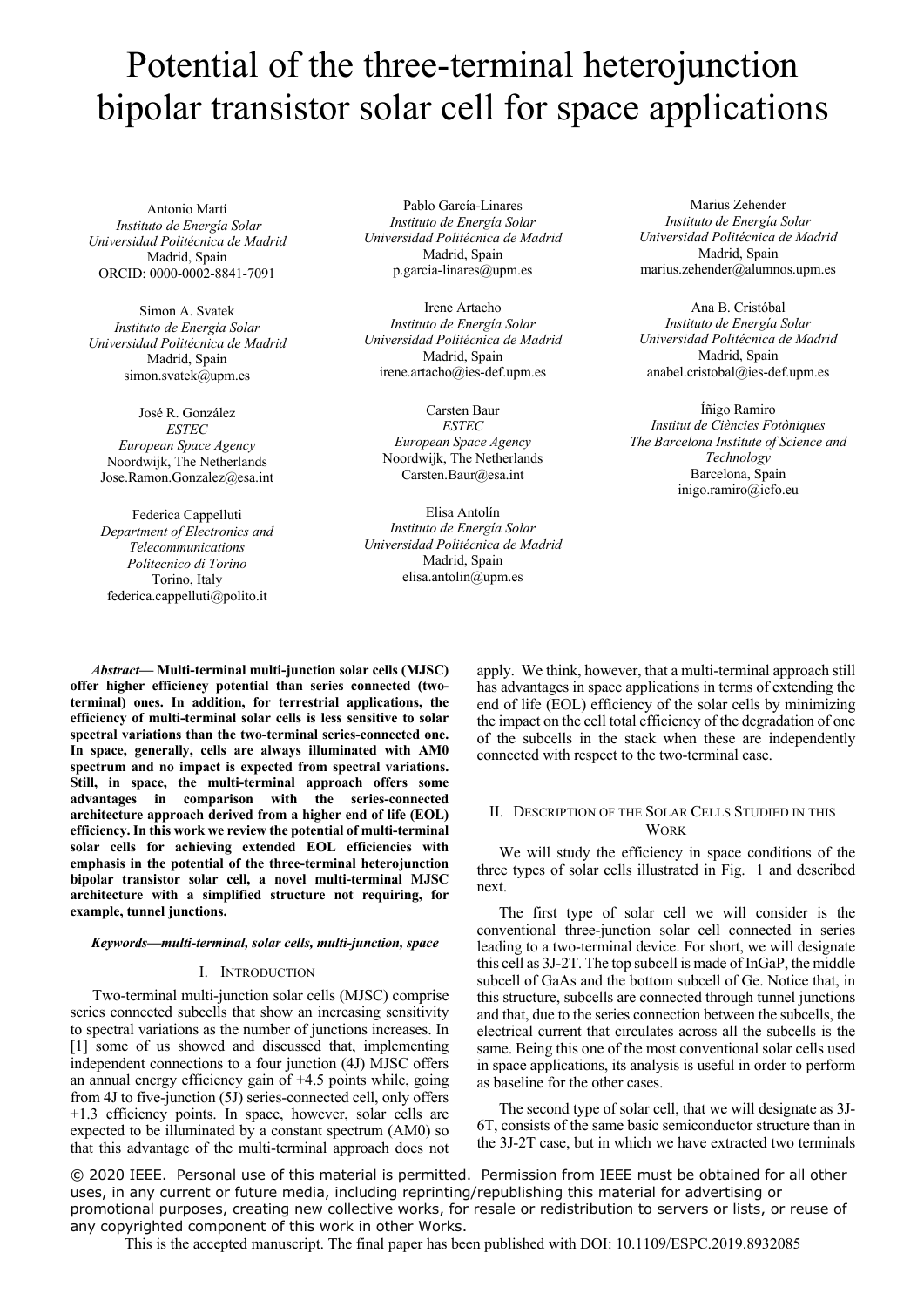from each subcell which, when globally considered, lead us to a six-terminal device. Notice that, in this case, in order to extract two independent terminals from each cell, the internal connection between the cells must be electrically isolating and not by means of tunnel junctions. Obviously, in this structure, the operation point of each subcell can be fixed independently from each other.



Fig. 1. Multi-terminal and multi-junction solar cell structures studied in this work: 3J-2T: three-junction solar cell connected in series leading to a twoterminal device (conventional solar cell); 3J-6T: three-junction solar cell independently connected leading to a six-terminal device; 3J-3T: threejunction solar cell following a three-terminal heterojunction bipolar transistor approach leading to a three-terminal device.

Finally, the third type of multi-junction solar cell that we shall consider, groups the middle and bottom cell of the conventional 3J-2T solar cell structure into a 3T-HBTSC (heterojunction bipolar transistor solar cell). This has the advantage of simplifying the internal semiconductor structure of the cell (by removing, for example, one of its tunnel junctions) although at the cost of adding one additional terminal. On the other hand, the 3T-HBTSC is connected in series with the same top subcell of the 3J-2T. The motivation for making this choice about where do we take out the extra terminal comes from the desire of taking advantage of the extra current generated by the Ge bottom cell which becomes limited in the conventional 3T-2J cell, because of the series connection.

#### III. MODEL

We explain in this section the simplified model we have used to calculate the efficiencies of the solar cells we have

described in the previous section. The parameters used in the simulations are collected in Table I.

In all cases, we have assumed the cells to operate in the radiative limit with the few modifications that we shall describe later. Therefore, to calculate the current-voltage characteristic of the subcells we have used Shockley and Queisser (S&Q) [2] detailed balance model, refined and described with more detail in [3] and adapted for multijunction solar cells in [4]. It is convenient to remember that, by using this model, the current-voltage characteristic of each subcell depends only on the gap of the semiconductor, the absorptivity of the cell and whether or not a reflector has been placed at the back of the solar cell. In case a reflector is not provided, it is necessary to know the refraction index of the medium at the back of the cell. Besides this, the cells have been considered to operate at 300 K, illuminated by AM0 spectrum [5] and surrounded by a medium of refraction index equal to unity at the front (air, space).

The modifications of the model we have just referred to are the following:

- The absorptivity of the top subcell has been considered equal to 0.86. This is to allow more light to reach the middle cell and achieve a better current matching between the subcells and, therefore, a higher efficiency.
- For simplicity, no electroluminescent coupling has been considered between the cells. This implies that we have assumed that the solar cells do not emit photons towards the cell located behind and that the cell at the front does not absorb the photons emitted by the cells at its back.
- The degradation of the cells due to electron fluence has been considered by means of the short-circuit current and open-circuit voltage remaining factors. To this end, the values reported in [6] have been assumed. For simplicity, only the GaAs cell has been considered to degrade since, according to these data, this is the cell in the stack that degrades the most. The opencircuit voltage remaining factor has been implemented in practice by multiplying the dark current obtained from the S&Q model by a factor,  $f_V$ , until the value of the corresponding degraded opencircuit voltage is obtained.
- The solar cell efficiencies thus obtained have been multiplied by a factor  $f_n = 0.72$  to account for other losses such as shadowing factors, non-ideal reflectivity, series resistance, etc. As a result, for example, a beginning of life efficiency for the 3J-2T solar cell of 30 % is obtained, which is a value in the range of the ones reported commercially for this type of cells (Azur Space, for example offers cells with efficiencies between 28 and 32 %) [7].

One consequence of using the model above will be that the differences in efficiencies that will be obtained among the 3J-2T, 3J-6T and 3J-3T can be attributed only to differences in the number of terminals between the cells and not to different assumptions related to radiation degradation which is one of the motivations of this work. We are considering that the implementation of a higher number of terminals, by itself, does not degrade the efficiency of the solar cells. This would be a degradation very difficult to determine and, on the other hand, once we report the results in the next section, the interested readers will be able to easily correct them by the degradation factor they wish. For reference, we plot in Fig. 3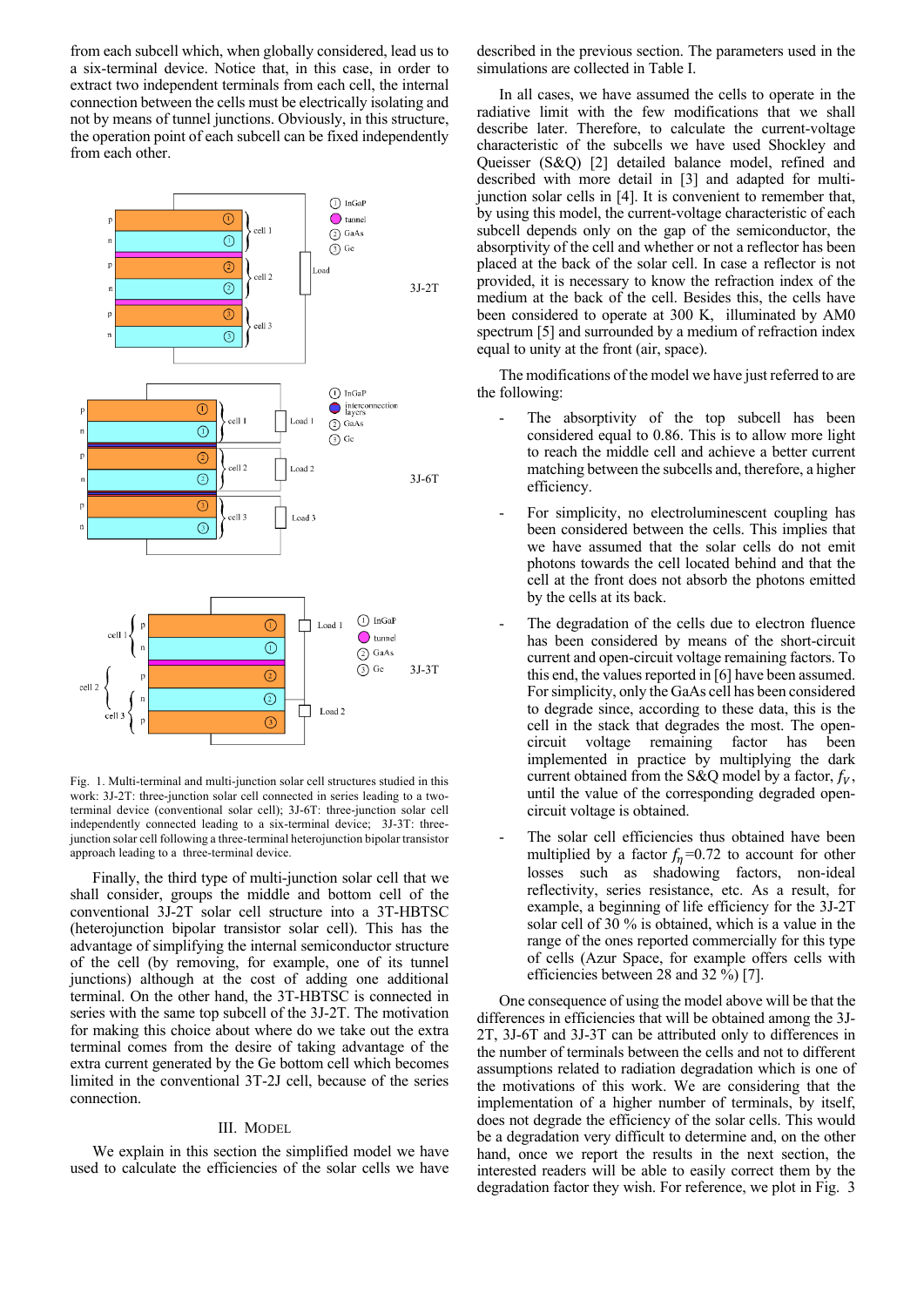the current-voltage characteristics of the subcells calculated with the model just described. Once the current-voltage characteristics of the subcells are available, obtaining the efficiency for each terminal configuration becomes a trivial electronic circuit exercise and will not be discussed here.



Fig. 2. Current-voltage characteristics of the solar cells used in this paper: (a) characteristics in the radiative limit; (b) degradation assumed of the radiative current-voltage characteristic of the GaAs cell as a function of the 1 MeV electron fluence indicated in the inset. The characteristic in the radiative limit in this plot is labelled BOL. Note that the efficiencies reported in this work correspond to the efficiencies calculated using these curves multiplied by 0.72 (in all cases) to scale the results from the "radiative limit" to results comparable with present state of the art solar cells.

#### IV. RESULTS

Fig. 3 summarizes visually the results from the modelling explained before and Table II gives the numerical values. As expected, the most complex structure 3J-6T offers the highest EOL: 29.5 % after a  $5 \times 10^{15}$  cm<sup>-2</sup> fluence, 7.6 points above the EOL of the conventional 3J-2T solar cell which is 21.9 %. However, the 3J-3T structure still offers an EOL of 26.2 % for the same fluence which is 4.3 points above the EOL of the conventional 3J-2T approach while adding only one extra terminal.



Fig. 3. Efficiency of the three different multi-terminal approaches studied here: 3J-2T (three junctions, two terminals), 3J-6T (three junctions, six terminals), 3J-3T (three junctions, three terminals). Each bar shows the radiative limiting efficiency, the practical efficiency or expected efficiency at the beginning of life (BOL) and the expected end of life efficiency (EOL) after the cells are exposed to the indicated 1 MeV electron fluences (in cm-2 ).

| TABLE I. PARAMETERS USED IN THE SIMULATION OF THE SOLAR CELL EFFICIENCY. A REMAINING FACTOR $F_\mathrm{I}$ MEANS THAT THE SHORT-CIRCUIT CURRENT IS |  |
|----------------------------------------------------------------------------------------------------------------------------------------------------|--|
| MULTIPLIED BY $F_t$ . A REMAINING FACTOR $f_v$ MEANS THAT THE REVERSE SATURATION CURRENT AT THE BEGINNING OF LIFE (BOL) IS MULTIPLIED BY $f_v$ .   |  |

|                                                                                        | InGaP cell                                                            | GaAs cell                                     | Ge cell                                  |  |  |  |
|----------------------------------------------------------------------------------------|-----------------------------------------------------------------------|-----------------------------------------------|------------------------------------------|--|--|--|
| Spectrum                                                                               | AM0 (2000 ASTM Standard Extraterrestrial Spectrum Reference E-490-00) |                                               |                                          |  |  |  |
| Absorptivity                                                                           | 0.86                                                                  |                                               |                                          |  |  |  |
| Temperature                                                                            |                                                                       | 300 K                                         |                                          |  |  |  |
| Energy gaps                                                                            | $1.88$ eV                                                             | $1.41 \text{ eV}$                             | $0.66$ eV                                |  |  |  |
| Remaining factors for<br>$5 \times 10^{14}$ cm <sup>-2</sup><br>1 MeV electron fluence | Current: $F_1 = 1$<br>Voltage: $f_v = 1$                              | Current: $FI = 0.90$<br>Voltage: $f_v = 1$    | Current: $F_1 = 1$<br>Voltage: $f = 1$   |  |  |  |
| Remaining factors for<br>$2 \times 10^{15}$ cm <sup>-2</sup><br>1 MeV electron fluence | Current: $F_1 = 1$<br>Voltage: $f_v = 1$                              | Current: $F_I = 0.85$<br>Voltage: $f_v = 106$ | Current: $F_1 = 1$<br>Voltage: $f_v = 1$ |  |  |  |
| Remaining factors for<br>$5 \times 10^{15}$ cm <sup>-2</sup><br>1 MeV electron fluence | Current: $F_1 = 1$<br>Voltage: $f_V = 1$                              | Current: $F_I = 0.75$<br>Voltage: $f_V = 350$ | Current: $F_1 = 1$<br>Voltage: $f_v = 1$ |  |  |  |

| TABLE II. EFFICIENCIES OF THE TRIPLE JUNCTION SOLAR CELL DEPENDING |
|--------------------------------------------------------------------|
| ON THE MULTI-TERMINAL CONFIGURATION AND THE ELECTRON FLUENCE.      |

|                                                                     | $3J-2T$ | $3J-6T$ | $3J-3T$ |
|---------------------------------------------------------------------|---------|---------|---------|
| Radiative limit                                                     | 41.8    | 46.4    | 46.4    |
| BOL                                                                 | 30.0    | 33.3    | 33.3    |
| After $5 \times 10^{14}$ cm <sup>-2</sup><br>1 MeV electron fluence | 27.5    | 32.2    | 31.2    |
| After $5 \times 10^{14}$ cm <sup>-2</sup><br>1 MeV electron fluence | 25.0    | 30.7    | 28.9    |
| After $5 \times 10^{14}$ cm <sup>-2</sup>                           | 21.9    | 29.5    | 26.2    |

1 MeV electron fluence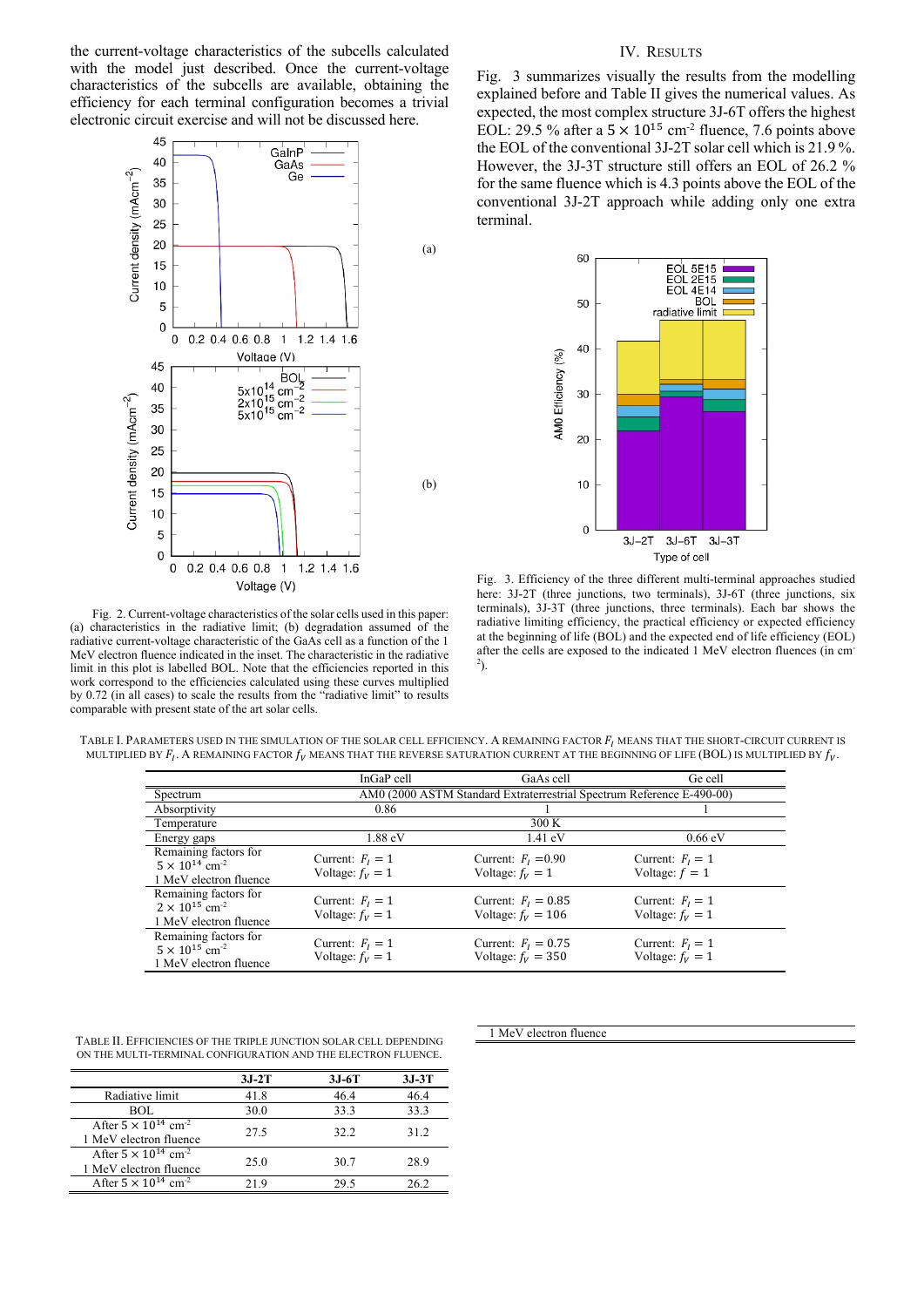#### V. SOME CONSIDERATIONS RELATED TO MULTI-TERMINAL SOLAR CELL INTERCONNECTION IN A MODULE

After the solar cell efficiency analysis we have carried out, we want to remind the reader about some of the topics related to solar cell interconnection in order to implement a photovoltaic module. We will support our discussion with the aid of Fig. 4 that makes a comparison between the connectivity options in a module arrangement between 2 terminal MJSC (Fig. 4a), 4-terminal MJSC (Fig. 4b) and 3 terminal heterojunction bipolar transistor solar cells (Fig. 4c). In all cases, for simplicity, we will consider that the module consists of only two multi-junction solar cells, C1 and C2, being the scalation to a higher number of solar cells trivial. Also, in order to keep the schematics simple, each multijunction solar cell, C1 and C2, will be assumed to consists of two cells, a top subcell (designated by T) and a bottom subcell (designated by B).

In the case of the two-terminal (2T) multi-junction solar cells (Fig. 4a), the solar cells are usually connected in series in order to produce a high output voltage,  $V_H$ . As it is known, the drawback of this connection is that the subcells T and B must be current-matched.

In the case of the four-terminal (4T) multi-junction solar cells (Fig. 4b), the top cells can be connected in series to produce a high output voltage  $V_{H,T}$ . Similarly, the bottom cells, can be connected in series to produce a high output voltage  $V_{H,B}$ . The drawback of this approach steams from the higher number of terminals that have to be extracted from the multi-junction solar cells and from the fact that the top cell and the bottom cell have to be electrically isolated from each other.

In the case of the three-terminal multi-junction solar cells, there is no trivial way of connecting them in series to increase the output voltage. There is a partial solution, proposed by Gee [8] in 1988 but this solution demands that the output voltage of the top cell is an integer multiple of the output voltage of the bottom cell. Some of the present authors have already explored experimentally this solution in [9] using AlGaAs/GaAs three-terminal heterojunction bipolar transistor solar cells as proof of concept [10].

An alternative to Gee's solution, not demanding any constrain between the output voltages nor the currents of the subcells, could be to connect first the cells in parallel (if needed to increase the current), as illustrated in Fig. 4c, (top cells with top cells and bottom cells with bottom cells) and then, connect each group to a DC/DC converter that directly tracks the maximum power point and regulates and increases the output voltage. The drawback of this approach is that DC/DC converters, to our knowledge, are not very efficient (below 90 %) when their input voltage is too low. As it can be seen, under this approach, while one of the DC/DC converters is fed with the output voltage of the top cell,  $V_T$ , that is typically above 1 V and could be acceptable, the other DC/DC converter is fed with the output voltage of the bottom cell,  $V_B$ , which could be too low (below  $0.5 \text{ V}$ ) in order to achieve high efficiency in the DC/DC converter [11]. Hence, the efficient use of three-terminal solar cells is probably linked to the success in the creation of efficient DC/DC boost converters capable of operating with low input voltages.



Fig. 4. Examples of interconnection of two multi-junction solar cells (C1 and C2), consisting of two subcells each (top cell, T, and bottom cell, B) aiming to increaset the output voltage: (a) classic series connection of twoterminal solar cells; (b) series connection (grouping top with top cellls and bottom with bottom cells in series) of four-terminal cells and; (c) two threeterminal heterojuntion bipolar transistor solar cells connected in parallel first and then to two DC/DC converters.